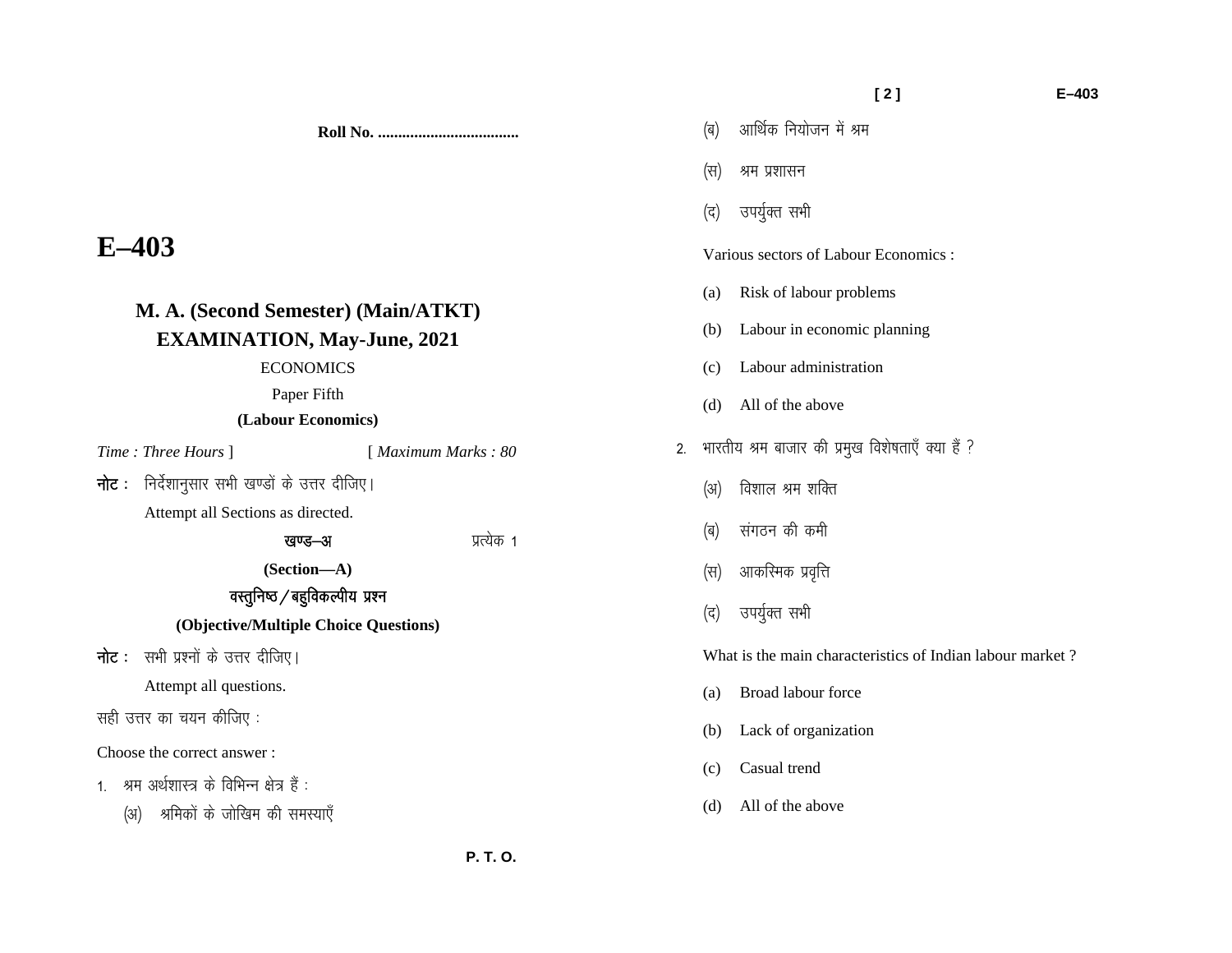|    |      | [3]                                                   | $E - 403$ |    |      | [4]                                               | $E - 403$ |
|----|------|-------------------------------------------------------|-----------|----|------|---------------------------------------------------|-----------|
| 3. |      | सामूहिक सौदेबाजी के स्तर होते हैं :                   |           | 5. |      | अर्थव्यवस्था में श्रम की आपूर्ति निर्भर करती है : |           |
|    | (31) | पाँच                                                  |           |    | (31) | जनसंख्या पर                                       |           |
|    | (ब)  | चार                                                   |           |    | (ब)  | राष्ट्रीय आय पर                                   |           |
|    | (स)  | तीन                                                   |           |    | (स)  | प्रति व्यक्ति आय पर                               |           |
|    | (द)  | दो                                                    |           |    | (द)  | प्राकृतिक संसाधन पर                               |           |
|    |      | There are stages of collective bargaining :           |           |    |      | Supply of labour is depends in economy :          |           |
|    | (a)  | Five                                                  |           |    | (a)  | Population                                        |           |
|    | (b)  | Four                                                  |           |    | (b)  | National income                                   |           |
|    | (c)  | Three                                                 |           |    | (c)  | Per capita income                                 |           |
|    | (d)  | Two                                                   |           |    | (d)  | Natural resource                                  |           |
| 4. |      | अखिल भारतीय ट्रेड यूनियन काँग्रेस की स्थापना हुई थी : |           | 6. |      | श्रम विभाजन की सीमा है :                          |           |
|    | (31) | 1930 में                                              |           |    | (31) | श्रमिकों की संख्या                                |           |
|    | (ब)  | 1920 में                                              |           |    | (ब)  | कार्य के घंटे                                     |           |
|    | (स)  | 1950 में                                              |           |    | (स)  | बाजार का विस्तार                                  |           |
|    | (द)  | 1960 में                                              |           |    | (द)  | कार्यस्थल                                         |           |
|    |      | All India Trade Union Congress was founded :          |           |    |      | Limitation of division of labour:                 |           |
|    | (a)  | 1930                                                  |           |    | (a)  | Number of labour                                  |           |
|    | (b)  | 1920                                                  |           |    | (b)  | Working hours                                     |           |
|    | (c)  | 1950                                                  |           |    | (c)  | Expansion of market                               |           |
|    | (d)  | 1960                                                  |           |    | (d)  | Working place                                     |           |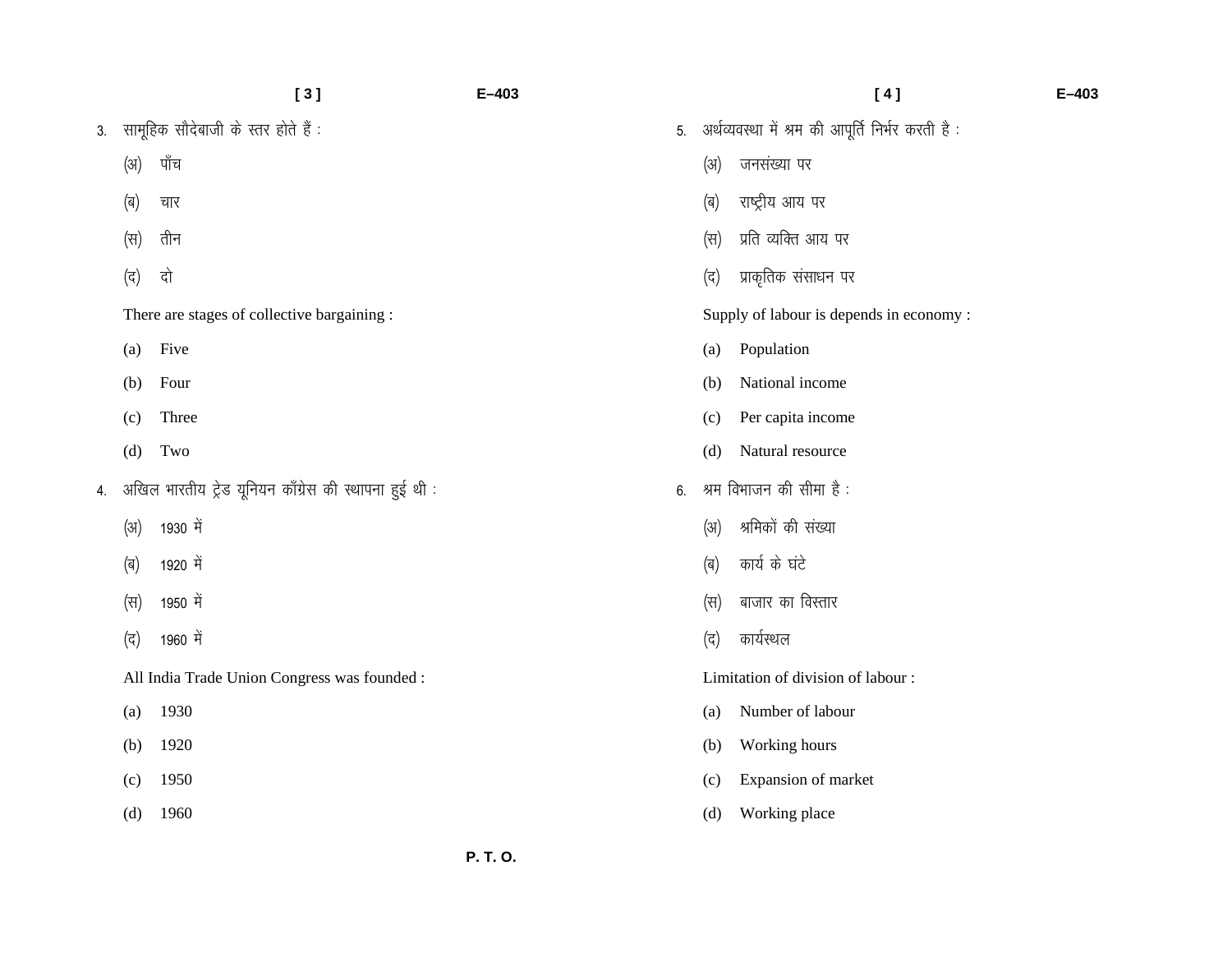|    |      | [5]                                         | $E - 403$ |    |       | [6]                                                       | $E - 403$ |
|----|------|---------------------------------------------|-----------|----|-------|-----------------------------------------------------------|-----------|
| 7. |      | न्यूनतम मजदूरी अधिनियम कब पारित हुआ था ?    |           | 9. |       | अखिल भारतीय श्रम कल्याण सम्मेलन 1992 में कहाँ हुआ ?       |           |
|    | (3I) | 1948                                        |           |    | (3I)  | कलकत्ता                                                   |           |
|    | (ब)  | 1990                                        |           |    | (ब)   | बम्बई                                                     |           |
|    | (स)  | 1952                                        |           |    | (स)   | दिल्ली                                                    |           |
|    | (द)  | 1962                                        |           |    | (द)   | चेन्नई                                                    |           |
|    |      | When was passed Minimum Wages Act?          |           |    |       | Where was the All India Labour Welfare Conference held in |           |
|    | (a)  | 1948                                        |           |    | 1992? |                                                           |           |
|    | (b)  | 1990                                        |           |    | (a)   | Calcutta                                                  |           |
|    | (c)  | 1952                                        |           |    | (b)   | Bombay                                                    |           |
|    | (d)  | 1962                                        |           |    | (c)   | Delhi                                                     |           |
|    |      |                                             |           |    | (d)   | Chennai                                                   |           |
| 8. |      | भारत में कर्मचारी भविष्य निधि अधिनियम आया:  |           |    |       | 10. बाल रोजगार अधिनियम कब लागू हुआ ?                      |           |
|    | (3I) | 1952 में                                    |           |    | (3)   | 1938 में                                                  |           |
|    | (ब)  | 1955 में                                    |           |    | (ब)   | 1935 में                                                  |           |
|    | (स)  | 1957 में                                    |           |    | (स)   | 1932 में                                                  |           |
|    | (द)  | 1960 में                                    |           |    | (द)   | 1930 में                                                  |           |
|    |      | Karmchari Provident Fund Act come in India: |           |    |       | When was Child Labour Act established?                    |           |
|    | (a)  | 1952                                        |           |    | (a)   | 1938                                                      |           |
|    | (b)  | 1955                                        |           |    | (b)   | 1935                                                      |           |
|    | (c)  | 1957                                        |           |    | (c)   | 1932                                                      |           |
|    | (d)  | 1960                                        |           |    | (d)   | 1930                                                      |           |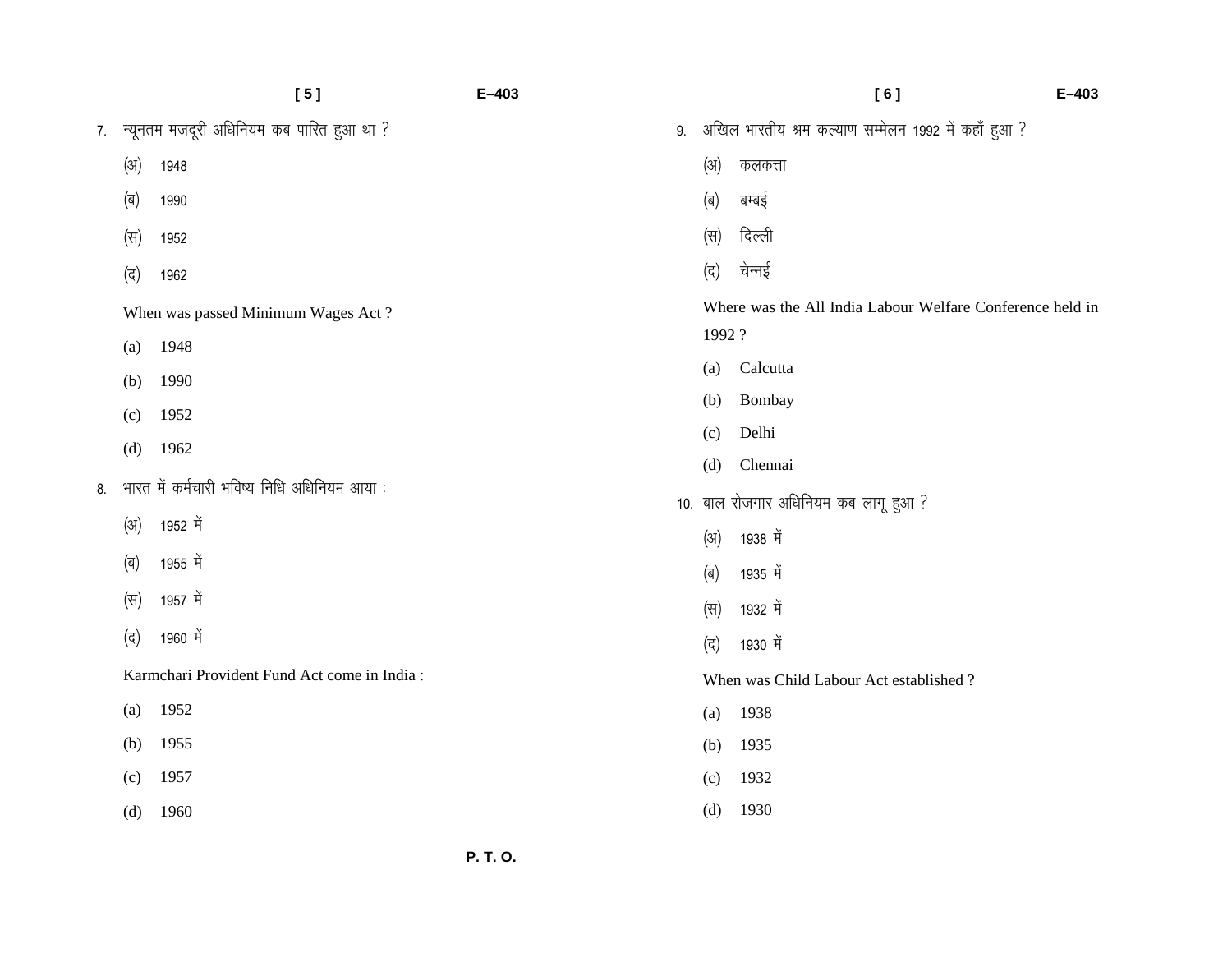# **[ 7 ] E–403**  इंगित कीजिए निम्नलिखित कथन सत्य हैं **या** असत्य :

Indicate whether the following statements are True *or* False :

- 11. आधुनिक उद्योगवाद का प्रारंभ जापान में हुआ था। Modern industrialism originated in Japan.
- 12. जॉन लॉक सम्पत्ति के श्रम सिद्धान्त से सम्बन्धित है। John Locke is related to property of labour theory.
- 13. मजदूरी के कोष सिद्धान्त का प्रतिपादन मार्शल ने किया था। Marshall was propounded wage fund theory.
- 14. औद्योगिक विवाद अधिनियम 1947 में पारित किया गया। Industrial Dispute Act passed on 1947.
- 15. अन्तर्राष्ट्रीय श्रमिक सम्मेलन ने पहली बार संवैतनिक अवकाश से सम्बन्धित अधिनियम, 1936 में पारित किया।

Paid Leave Act was passed in International Labour Conference 1936.

- 16. राष्ट्रीय उत्पादकता परिषद की स्थापना 1958 में की गई। National Productivity Council propounded in 1958.
- 17. लिस्टर के अनुसार श्रम संघ कर्मचारियों का एक संगठन है जो श्रमिकों का स्तर सुधारने का कार्य करता है।

According to Lister labour union is an organization who improve the level of workers.

 **P. T. O.**

18. भारत के एम्प्लायर्स फैडरेशन के अनुसार 1956 के एक सर्वे के अनुसार 32% विवादों का निपटारा सामूहिक सौदों से हुआ है।

32% disputes solved by collective agreement by Indian employers Federation 1956.

19. तमिलनाडू राज्य में बाल श्रमिकों की संख्या सबसे कम है।

No. of child labour is minimum in state of Tamil Nadu.

20. अन्तर्राष्ट्रीय श्रम संगठन का मुख्यालय जेनेवा में है।

International Labour Organisation headquarters is situated in Geneva.

#### [k.M&c izR;sd 2

**(Section—B)** 

## अति लघु उत्तरीय प्रश्न

### **(Very Short Answer Type Questions)**

**नोट**: किन्हीं **आठ** प्रश्नों के उत्तर दीजिए।

Attempt any *eight* questions.

1. श्रम अर्थशास्त्र को परिभाषित कीजिए।

Define Labour Economics.

2. श्रम की सीमांत उत्पादकता का क्या अर्थ है ?

What is meant by Marginal Productivity of Labour ?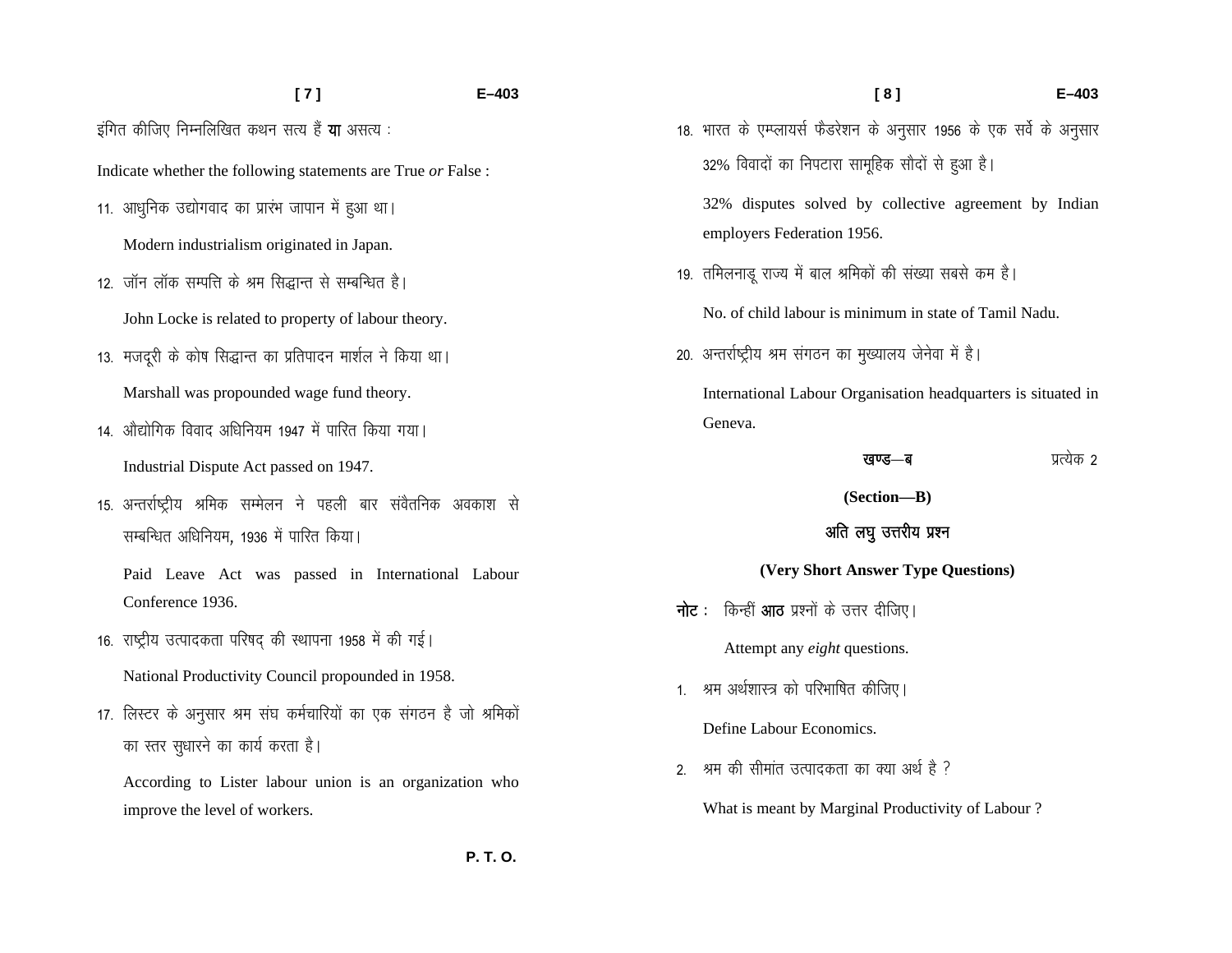|    | [9]                                                        | $E - 403$ | $[10]$<br>$E - 403$                                                                  |
|----|------------------------------------------------------------|-----------|--------------------------------------------------------------------------------------|
| 3. | असल मजदूरी क्या है ?                                       |           | प्रत्येक 3<br>खण्ड—स                                                                 |
|    | What is real wage?                                         |           | (Section-C)                                                                          |
| 4. | प्रथम श्रम संघ कब, कहाँ और किसके द्वारा स्थापित किया गया ? |           | लघु उत्तरीय प्रश्न                                                                   |
|    | When, where and by whom was the first Trade Union          |           | (Short Answer Type Questions)                                                        |
|    | established?                                               | नोट :     | किन्हीं <b>आठ</b> प्रश्नों के उत्तर दीजिए। प्रत्येक प्रश्न का उत्तर <b>75</b> शब्दों |
| 5. | श्रम उत्पादकता का क्या आशय है ?                            |           | में दीजिए।                                                                           |
|    | What is meant by labour productivity?                      |           | Attempt any <i>eight</i> questions. Each to be answered in 75<br>words.              |
| 6. | बाल श्रम की प्रमुख समस्या क्या है ?                        |           | 1. श्रम समस्या क्या है ?                                                             |
|    | What is the main problem of Child Labour?                  |           | What is labour problems?                                                             |
| 7. | महिला श्रम की प्रमुख समस्या क्या है ?                      | 2.        | श्रम विभाजन को समझाइये।                                                              |
|    | What is main problem of women labour?                      |           | Explain division of labour.                                                          |
| 8. | श्रम आन्दोलन का क्या आशय है ?                              | 3.        | असंगठित श्रम की समस्याओं को समझाइये।                                                 |
|    | What is meant by labour movement?                          |           | Explain the problems of unorganised labour.                                          |
| 9. | जीवन निर्वाह मजदूरी की अवधारणा को समझाइये।                 |           | 4. औद्योगिक विवाद के आवश्यक तत्व को समझाइये।                                         |
|    | Explain the concept of living wage.                        |           | Explain the essential factor of an Industrial Dispute.                               |
|    | 10. श्रम संघ क्या है ? इसके प्रमुख उद्देश्यों को समझाइये।  | 5.        | न्यूनतम मजदूरी को समझाइये।                                                           |
|    | What is trade union ? Explain its main objectives.         |           | Explain the minimum wage.                                                            |
|    | 11. मजदूरी के कोष सिद्धान्त का क्या आशय है ?               | 6.        | महिला श्रमिकों की कम मजदूरी के कारणों का वर्णन कीजिए।                                |
|    | What is the meaning of wage fund theory?                   |           | Discuss the causes of low wage to female workers.                                    |